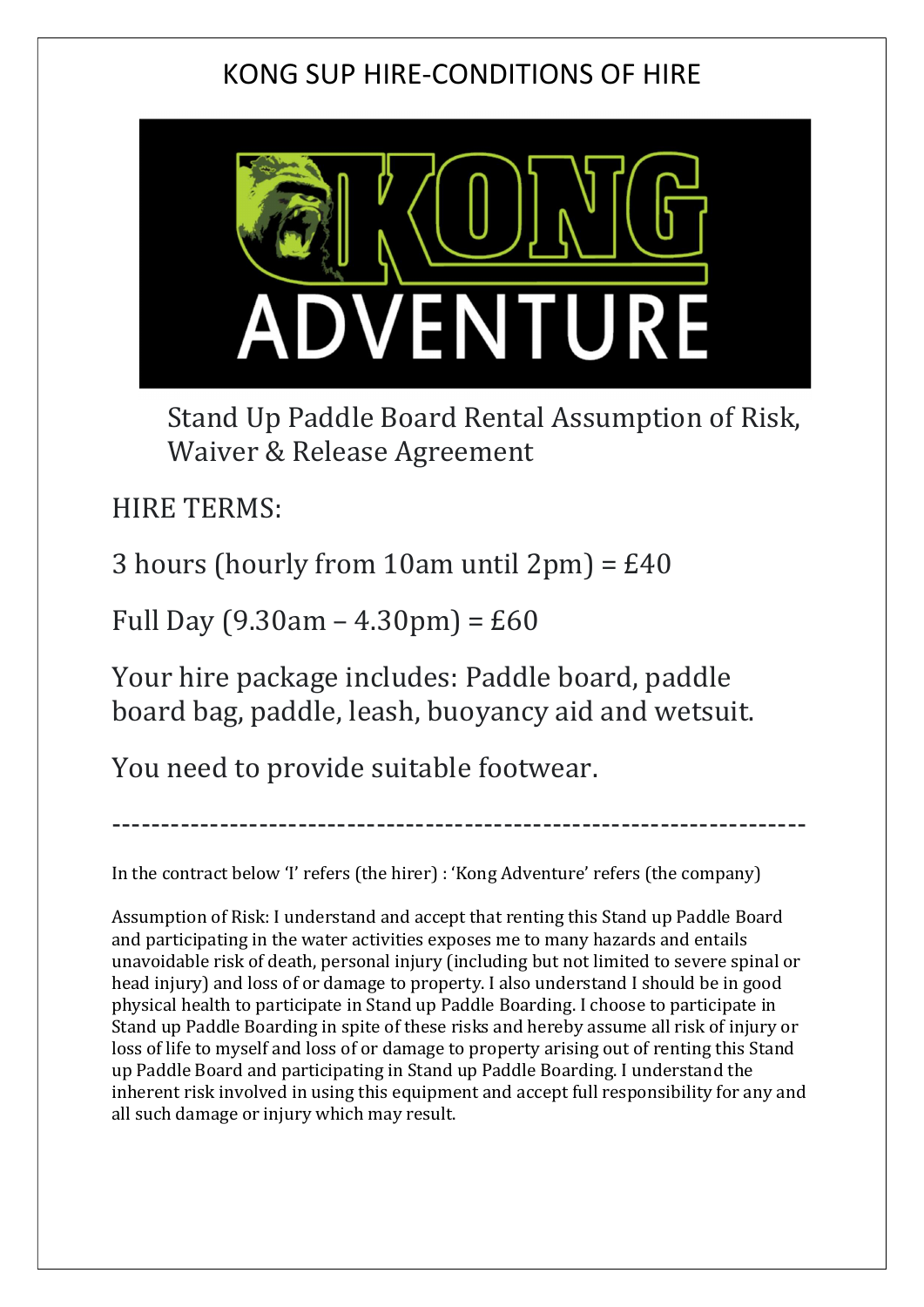## KONG SUP HIRE-CONDITIONS OF HIRE

Waiver & Release: In consideration of Kong Adventure renting me this Stand up Paddle Board, I specifically release and forever discharge Kong Adventure and its officers, agents, and employees from any and all liability or claims for injury, illness, death or loss of or damage to property which I may suffer while renting this Stand up Paddle Board and participating in Stand up Paddle Boarding. This discharge specifically includes, but is not limited to, liability or claims for injury, illness, death or damaged caused by the negligence of Kong Adventure or its officer agents, or employees. It is my intent by the Waiver and Release Agreement to release Kong Adventure and hold harmless from all liability for any such property loss or damage, personal injury or loss of life, whether caused by negligence of Kong Adventure or whether based upon breach of contract, breach of warranty, or any other legal theory.

In signing this document, I fully recognize that if injury, illness, death or damage occurs to me while I am engaged in renting this Stand up Paddle Board or participating in Stand up Paddle Boarding, I will have no right to make a claim or file a lawsuit against Kong Adventure, its officers, agents or employees, even if they or any of them negligently cause my injury, illness, death or damage.

I REALIZE THE IMPORTANCE OF WEARING A LEASH AND I HEREBY COMMIT TO WEARING A LEASH AT ALL TIMES WHILE USING A KONG ADVENTURE STAND UP PADDLE BOARD.

I understand that this activity may result in severe injury, including but not limited to spinal or head injury. I understand that this activity may result in hazards posed by other water users and sea conditions. I understand how to operate the rental Stand up Paddle Board. Kong Adventure staff has answered any questions that I have.

I HAVE CAREFULLY READ THIS AGREEMENT AND UNDERSTAND ITS CONTENT. I AM AWARE THIS IS AN ASSUMPTION OF RISK, WAIVER AND RELEASE OF LIABILITY AND I SIGN IT VOLUNTARILY. I ALSO UNDERSTAND THAT I SHOULD NOT AND MAY NOT PARTICIPATE IN THIS ACTIVITY IF I AM UNDER THE INFLUENCE OF ALCOHOL OR DRUGS.

Failure to return the equipment at the time agreed when booking will incur, a per equipment, penalty of £5 and additionally £5 per hour, or part thereof.

I understand and agree to pay the penalty charge if incurred of £5 and £5 per hour or part thereof.

I accept that I am responsible for the replacement value of the equipment if lost or the cost of repair if damaged. Costs are: Board £650, Bag £75, Paddle £65, Pump £45, pump tube £20, buoyancy aid £40, wetsuit £75.

I understand that I have sole responsibility during my hire period and that insurance cover is my responsibility, and not offered to me by KONG ADVENTURE as part of my hire.

I understand that returning a board in an unacceptable condition (covered in sand or mud) will result in a £5 charge for cleaning per piece of equipment.